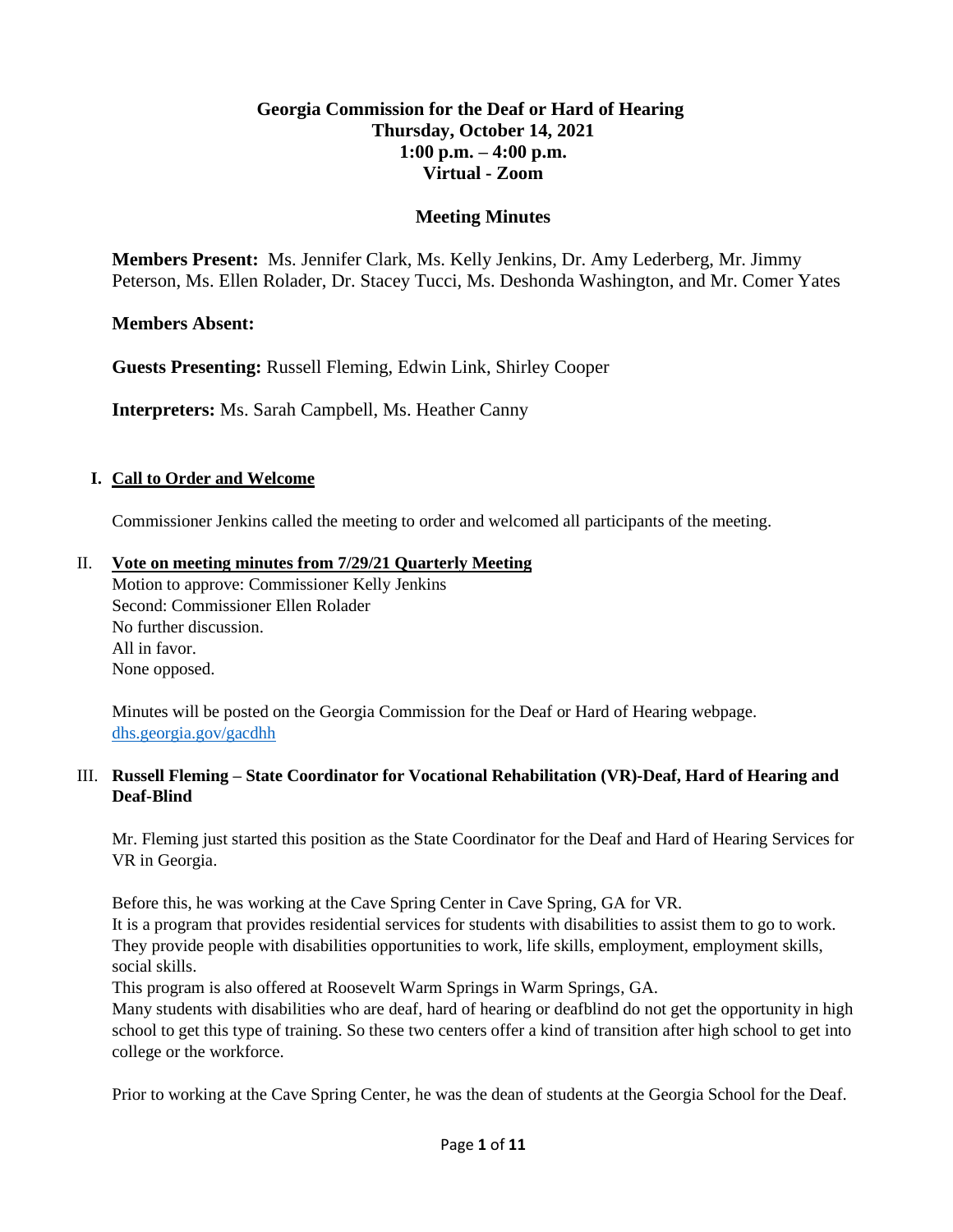In his current role, he is working within the agency to provide training resources and skills to best serve his clients in Georgia. It is to help the agency recruit new people, train and provide resources within the agency.

There are a couple of positions that will be opening within the agency.

One within the agency that will be posted on October 15, 2021.

There are four other positions for counselors to serve the Deaf and Hard of Hearing and Deaf Blind. Two of the positions will be in Cobb County, one will be in Athens and one will be in Columbus

Also, the Workforce Innovation and Opportunity Act requires VR and other agencies to work with high school students who are deaf or hard of hearing. In the past, VR clients, typically would join VR for services support when it is too late, maybe senior in high school or after they've already graduated high school. By this time it is a little bit too late to develop those skills to get them prepared for life after high school. So through WIOA, VR works with students starting in eighth grade, who are 14, years of age. This will give them four or five years for those who have disabilities to provide opportunities to discuss a plan, a transition plan after high school.

Some of the things that are discussed: Do they want work? Work ready skills, work opportunities, trainings, how to develop resumes, how to do an interview, driver education, career research, exposure to many different types of careers, what kind of careers are available out there, what are they want to do after high school.

There are pre-employment specialists who do this type of work and these specialists work with the Atlanta Area School for the Deaf and the Georgia School for the Deaf.

If anyone knows a high school that has students with disability, or that are deaf and blind, deaf and hard of hearing who is in need of pre-employment training, please feel free to contact Mr. Fleming. These positions are on [www.team.georgia.gov.](http://www.team.georgia.gov/)

The agency is trying to recruit more people out of state to come to Georgia and fulfill these positions as there is a shortage of workers in Georgia.

## IV. **Edwin Link – Lions Lighthouse update**

The Lions Lighthouse is funded by the Public Service Commission to distribute hearing aids.

It has been 10 months since Mr. Link started with Lions Lighthouse and is joined by his colleague, Shirley Cooper.

Mr. Link provided a brief summary regarding the financial assistance program funded by the Public Service Commission (PSC) in which they hope to continue to serve and grow providing Georgians with financial assistance and making sure that they gain the hearing devices that they so readily need and deserve for both adults as well as youth throughout the state.

To date, Lions Lighthouse has served over 698 Georgians with financial assistance to ensure that they both get the hearing devices they need as well as the follow up care that they need to operate with those devices effectively. Out of that number 24 were pediatric patients and 674 were adults.

For the calendar year, their contract with the PSC allows up to or has a goal of up to 984 Georgians. With four months left in this year including September, they are well on track to both meet and exceed that number and that's due in large part to working very closely with many individuals within this meeting, but additionally from other partners throughout the entire state who have shared in the vision.

They also provide wraparound support and ensuring Georgians can both get the information from Lions Lighthouse, ensuring that they can work with their audiologists and other caregivers to take it through to the limit.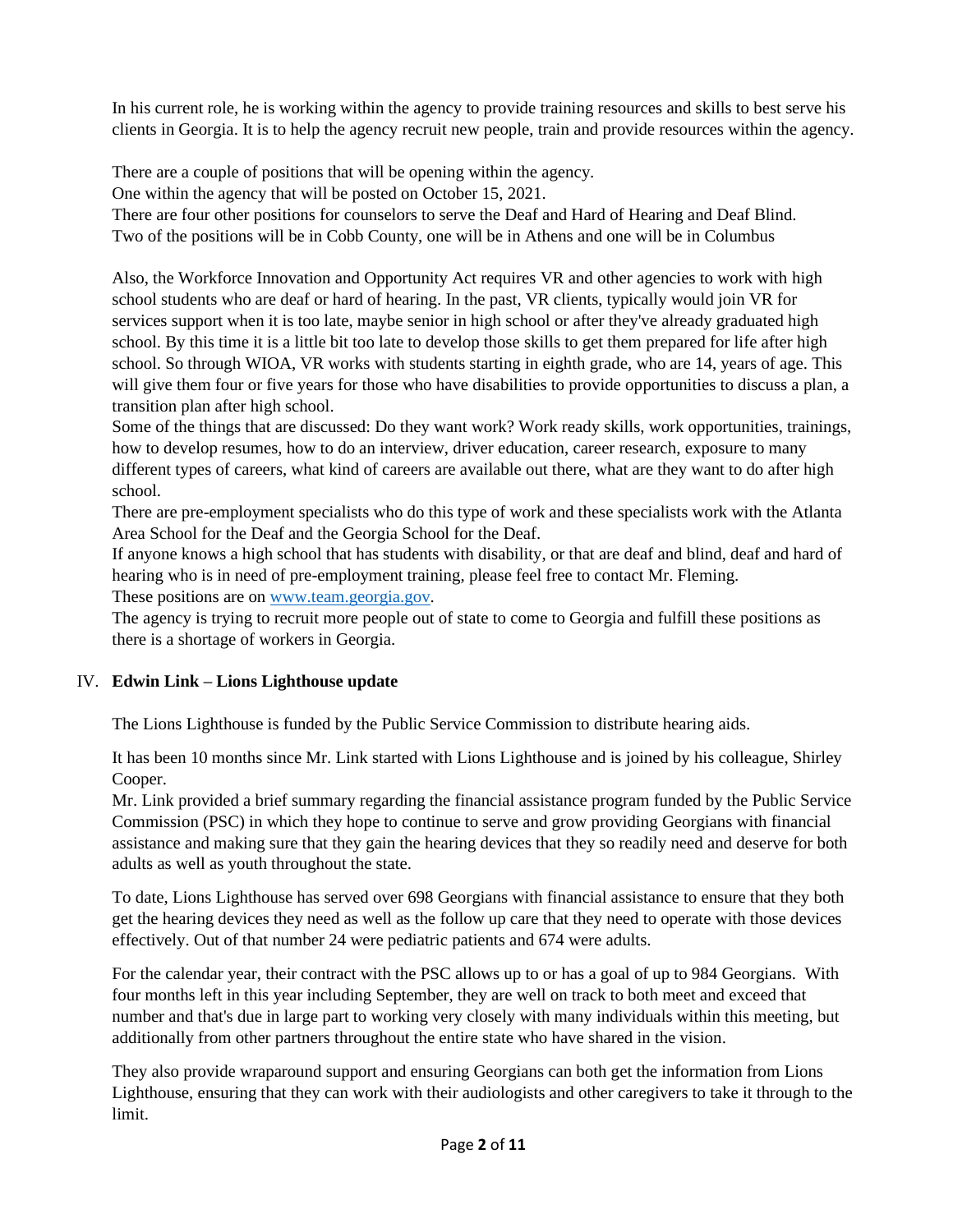Shirley Cooper was introduced and shared some additional information. She is the Hearing Manager with the GA Lions Lighthouse.

She reiterated a couple things Mr. Link had said. Lions Lighthouse is up to date. As of right now with 698 patients served, that does not include the amount of hearing aids because hearing aids are based on two per person not one but have approximate 10% that usually get only one hearing aid.

Also, they have served 24 pediatric patients. The largest months are April and June which five were served, and in August there were seven pediatric patients.

There are some new projects that they are working on currently: the federally funded assisted living nursing homes health fairs and Fulton County Department of Corrections along with Jason Cunningham Foundation and the day camp County Board of Education.

They have two new projects that have just been presented with the Atlanta Housing Authority project healthy grandparents and all federal funding daycare centers and nurseries.

They have received seven new partners and have two traveling audiologists.

They also have a vision program that is similar, in regards, to that their scope of services cover the entire state of Georgia. There are 52 counties in the state of Georgia that have no access to vision services, which is about 30% of Georgia. So then when you compound that with 1.2 uninsured Georgians throughout the state there is a serious crisis both in the hearing community and in the vision care side. One way to solve that problem is by providing mobile clinics and these clinics are important because they provide access to equity in a way that other healthcare apparatus may not be able to. And so these clinics go out and basically can do everything from basic vision screenings, all the way up to vision surgery which is something that they are really proud of.

## **V. Committee Reports (if able)**

## **1. Legislative / Administrative Committee – Kelly Jenkins**

## **a. Legislative Report / Overview**

An annual report is submitted to the governor every year based on O.C.G.A 30-1-5, which is the law that establishes this Commission. The Commission works with the Department of Public Health, (there were representatives of Department of Public Health in the meeting), the Department of Education, and the Department of Early Care and Learning (DECAL). These groups come together and share data, share information about what their different departments are doing to support the deaf and hard of hearing community.

The report is now ready for the commission to approve so that it can be sent to the governor.

Commissioners received the report a week prior to review before approval.

Commissioner Jenkins presented some of the highlights of the report.

She acknowledged Dr. Stacy Tucci and Dr. Brandt Culpepper as they were part of this group effort. The report highlights a lot of the wonderful work that's going on in the state, as well as some of the challenges that are faced.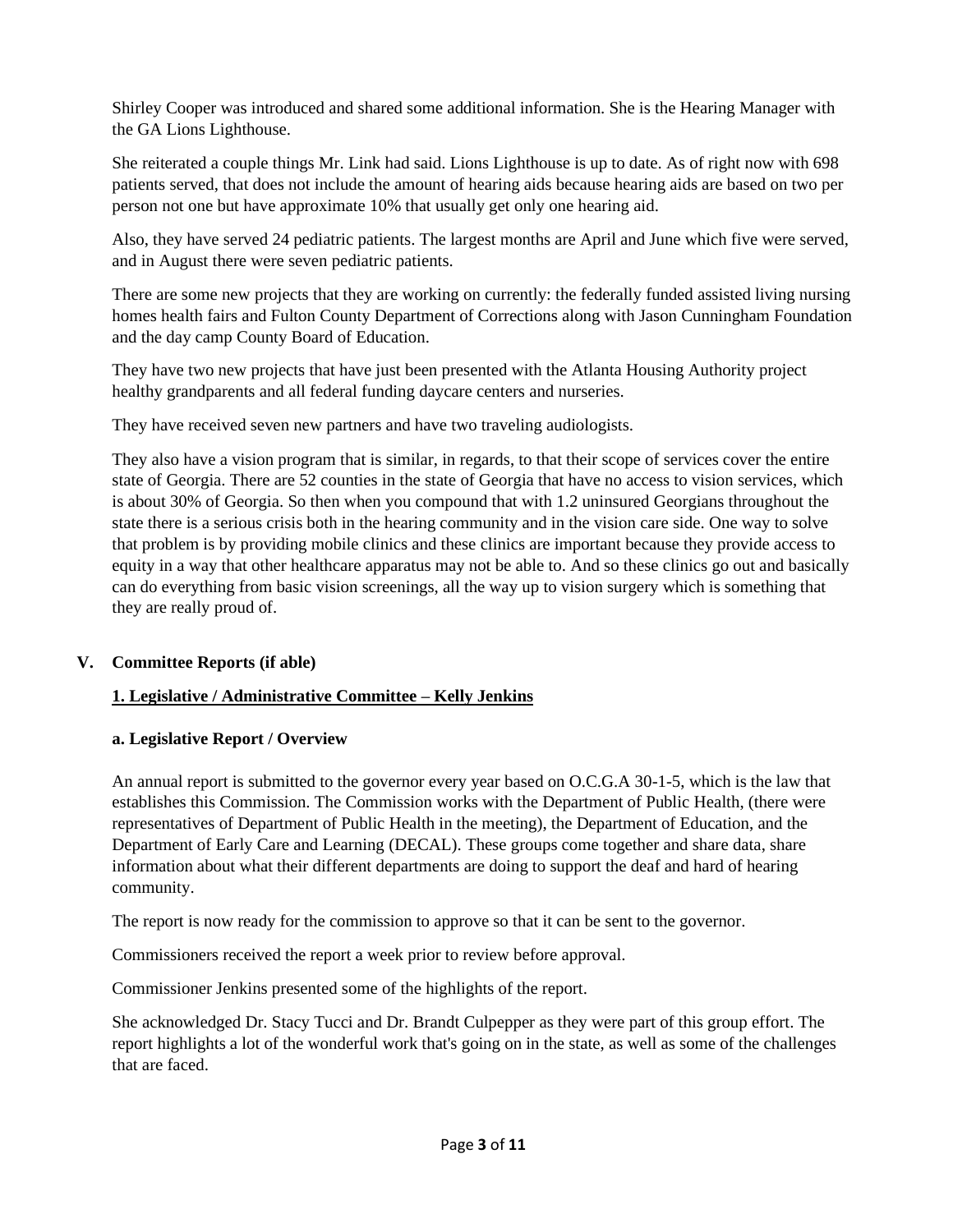#### **Focus of the report: Diagnostic Dilemma**

The focus on this report was the diagnostic dilemma in the state of Georgia. The Commission started submitting annual reports two years ago and this is the third report that was worked on for this year's submission. The first report was about the overall language and literacy challenges within the deaf and hard of hearing community and the second report was more about the impact of Covid-19 and how it slowed down with collecting data. This third report looks at the dashboard that was created for the Deaf and Hard of Hearing language and literacy for children. It focused on children from birth to third grade. So the name of the report is the diagnostic dilemma.

One of the main things that really guided this report is the diagnostic dashboard. It was about four or five years ago with Dr. Tucci's help, that the Commission identified key transactions that a deaf or hard of hearing baby really needs to go through for the development of optimal language.

This will be the newborn hearing screening, the diagnostic process. The word "diagnostic" can be a little bit confusing, because what it's really referring to is children who refer to their newborn hearing screening as needing a follow up diagnostic testing receiving that full follow up diagnostic test. So some people look at diagnosis and think it's a child actually being diagnosed as deaf or hard of hearing, but that's not the case. This diagnosis transaction is really getting that follow up test. Then there are several early intervention transactions that babies need to receive. This will likely be the focus of the next report.

Then there's preschool services and school instruction that needs to support deaf and hard of hearing children. This is the diagnostic or this is the language and literacy dashboard located in the report. So what was done this year is really look at trying to pinpoint an area of focus.

Commission Jenkins explained the dashboard and noted that if children are not able to identify as being deaf and hard of hearing, they don't even move towards the transaction point, which is early intervention. So without knowing if a child is deaf or hard of hearing, they will not be able to get American Sign Language support, spoken English support, general language support so that they can achieve literacy by third grade.

2019-2020 school data is not available because milestone tests were not given due to COVID-19, so there is a gap there. The anticipation is that results will go down as a lot of these children missed a quality education during COVID-19. So, an eye will be kept on that for the report next year.

There will also be the ability to look at children who are deaf and hard of hearing on a 504 plan.

This is very important because understanding the number of deaf and hard of hearing children in the state is how budgets are created so being able to properly identify how many children there are really helps set aside funds to support schools like the Atlanta Area School for the Deaf and the Georgia School for the Deaf and other programs such as Babies Can't Wait and Georgia Pines. So the 504 plans will help to understand how many DHH children there are in the state, which is very important.

One of the things that was highlighted was the importance of the age at which a DHH child is diagnosed. This shows that when a child receives appropriate diagnosis at zero to six months of age, they achieved typical language skills. So, in this report and every report that was written to the governor, it was highlighted and really stressed that DHH children can do anything any other child can do but they do need the appropriate support to develop language skills, and right now there's a lack of capacity.

According to the pie chart on page 19, the number of children who were referred to that newborn hearing screening was 19% that received the diagnostic test before three months of age, and there was about 68% that did not have a reported diagnostic test.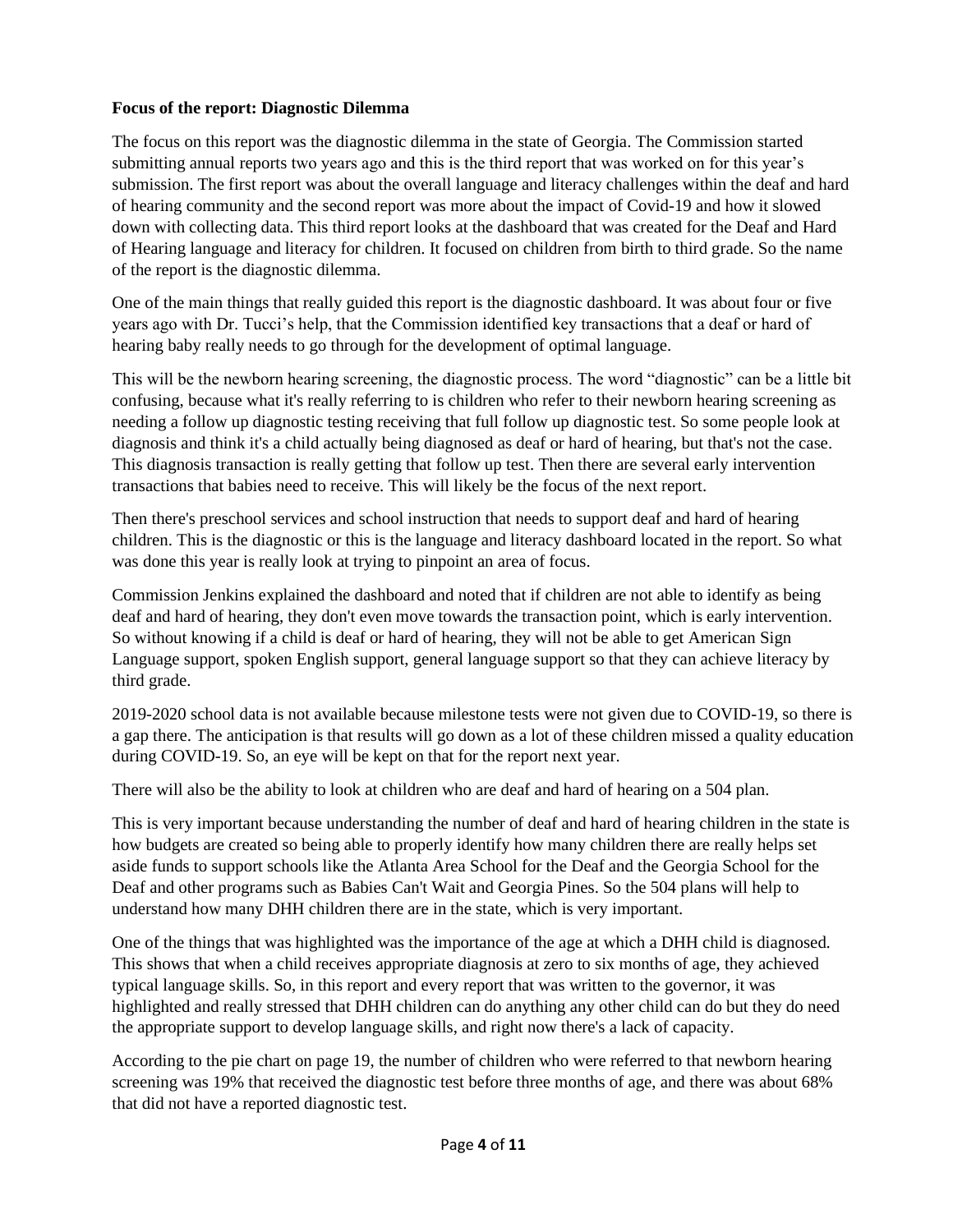These numbers don't necessarily mean that a child did not get follow up diagnostic test because audiologist must report, whether or not this test happened, which goes to the Department of Public Health. So if an audiologist is not reporting or do not know about the process which is the case in some situations, that data is not reported to the Department of Public Health.

Another area that Commissioner Jenkins highlighted is the number of babies identified with hearing loss before three months of age, which is the CDC benchmark. CDC benchmarks are that children should be screened by one month of age, should be diagnosed by three months of age, and should receive early intervention by six months of age.

There has been an increase in the number of babies that are being diagnosed before three months of age. On the other hand, there is also an increase in the percentage of children who need a diagnostic evaluation. It is important to note the fact that newborn hearing screening process has improved, which means the number of children referred has increased. However, the capacity for diagnosing children is not sufficient for the number of children that are being referred for a full diagnostic test.

Dr. Stacey Tucci added a few comments about the report.

What the reports shows is the tracking of the number of children who achieve on grade level reading. Based on the state's summative assessment, the Georgia milestones. These milestones assessments are given in the third through eighth grades, and then they are also given at the end of certain courses at the high school level. In this report, it is focusing on that third-grade level literacy proficiency because this is an indicator of how a child is going to achieve in their future academic career, and also predicts outcomes around postsecondary achievement.

The students who are deaf and hard of hearing, who are enrolled in public schools, who are receiving special education services under a primary eligibility of deaf or hard of hearing are not achieving literacy proficiency levels comparable to their hearing peers (15% proficiency for DHH students in 3<sup>rd</sup> grade versus 42% proficiency for the general student population in Georgia). School aged children who are deaf and hard of hearing, who are not receiving special education services are currently not identifiable. Those children may be in a general education program.

However, there was just recently a new law passed, where DHH children who are being served through a 504 plan will be identifiable. This law started about two months ago.

And then those DHH students who are receiving special education services, if their primary eligibility is something other than deaf and hard of hearing, they are not currently identifiable. So if their primary eligibility is autism, an intellectual disability and a secondary or tertiary eligibility of deaf and hard of hearing, those children are not able to be located at that this time either. Currently we have a snapshot of a significant portion of the DHH student population, but the general estimates are that anywhere from 20% to 35% of the DHH population are not identified given the ways that are currently being used to identify DHH students.

A GTID testing identifier that is DHH specific is now generated at the date of diagnosis so children who were diagnosed between birth and five years of age is a mandated report to the Department of Public Health's Early Hearing Detection and Intervention (EHDI) program. This helps with identifying their learning trajectory, from the point of diagnosis to third grade and can look and see if the appropriate early intervention services were received on time. It gives a better indication of how the ecosystem, how the system is working for families and children and also highlights those particular trajectories that are working so that it can be replicated on a larger scale, and then identify those pain points within the system so that the focus of attention will be on solutions to resolve those particular issues.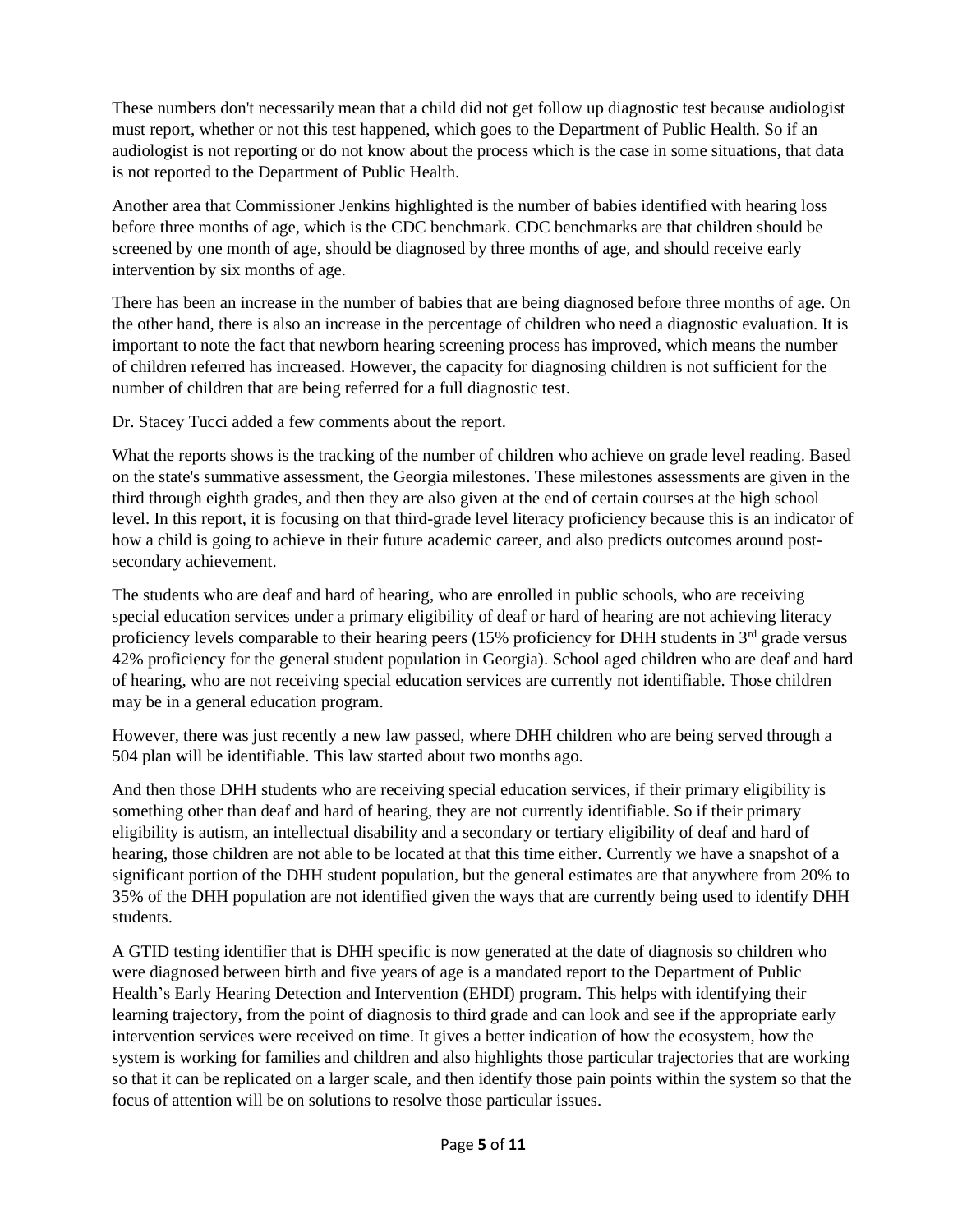Currently, it is not possible to identify children who are in a private school setting who are DHH.

This GTID eventually will be used, per OCGA 30-1.5, to develop an individualized child plan. Instead of waiting until milestones scores are received, this will ensure that DHH kids have every support that they can possibly receive so that each child will have a plan, individual to them. That will really amplify and help them to develop language and then further literacy skills.

## **Comparison to other states**

Commissioner Jenkins continued with another highlight of this report is how Georgia compared to other states to see what other states are doing. Every state has different laws and they are structured in different ways. One thing that stands out for Georgia is the EHDI program, Early Hearing Detection and Intervention. The EDHI program reports this data on an individualized level, which is something unique to very few states. However, this reporting is voluntary so there may be some states that are not represented.

Georgia still is a little bit on the low side. It also has one of the highest number of referrals in the country as well. So there are a lot of children that move through the diagnostic process.

## **Impact of household income**

Another area that was looked at in the report was the impact of household income on diagnosis. The thinking was that individuals who may have fewer resources may have a lower diagnostic rate. This is not always the case.

The rural composition of a state was also addressed in the report. There was not a very big impact on rural composition and the rate of diagnostics which was something that was assumed in the past. There were states that are more rural than Georgia who have a higher rate of diagnostics.

The Commission may want to take a closer look at Florida and contact their commission or their Early Hearing Detection and Intervention program and understand what they might be doing that Georgia could emulate.

## **Documentation of Diagnosis**

One of the things that the Commission should really take a look at in the state is the data collection reporting and the reason for no documented diagnosis. One of the things in Georgia that is concerning is that the reason is not certain as to why some babies do not have a documented diagnosis. Understanding the why is important so that it can be addressed.

It is known that there are families that are contacted but unresponsive or that were unable to be contacted which is something that can't be controlled but the parent engagement process is something to be looked at to make sure that it's something that's resonating with parents.

## **Socio-economic factors**

One of the things that the Commission was committed to doing in the first report was looking at socio economic factors and how they related to language and literacy outcomes for children. For this report, it is specific to diagnosis. It would be known that there would be a correlation but the degree of correlation is highly concerning. Race is definitely a significant factor. Black and multiracial babies are 10 to 20 percentage points lower than babies of other races. This is something that the Commission wants to look into why this is the case, what it can do to help these families specifically moving to a diagnostic test. Maternal education is also highly significant. Mothers without a college degree are over 10 percentage points lower than babies born to mothers with a college degree to get that on time diagnostic test. Maternal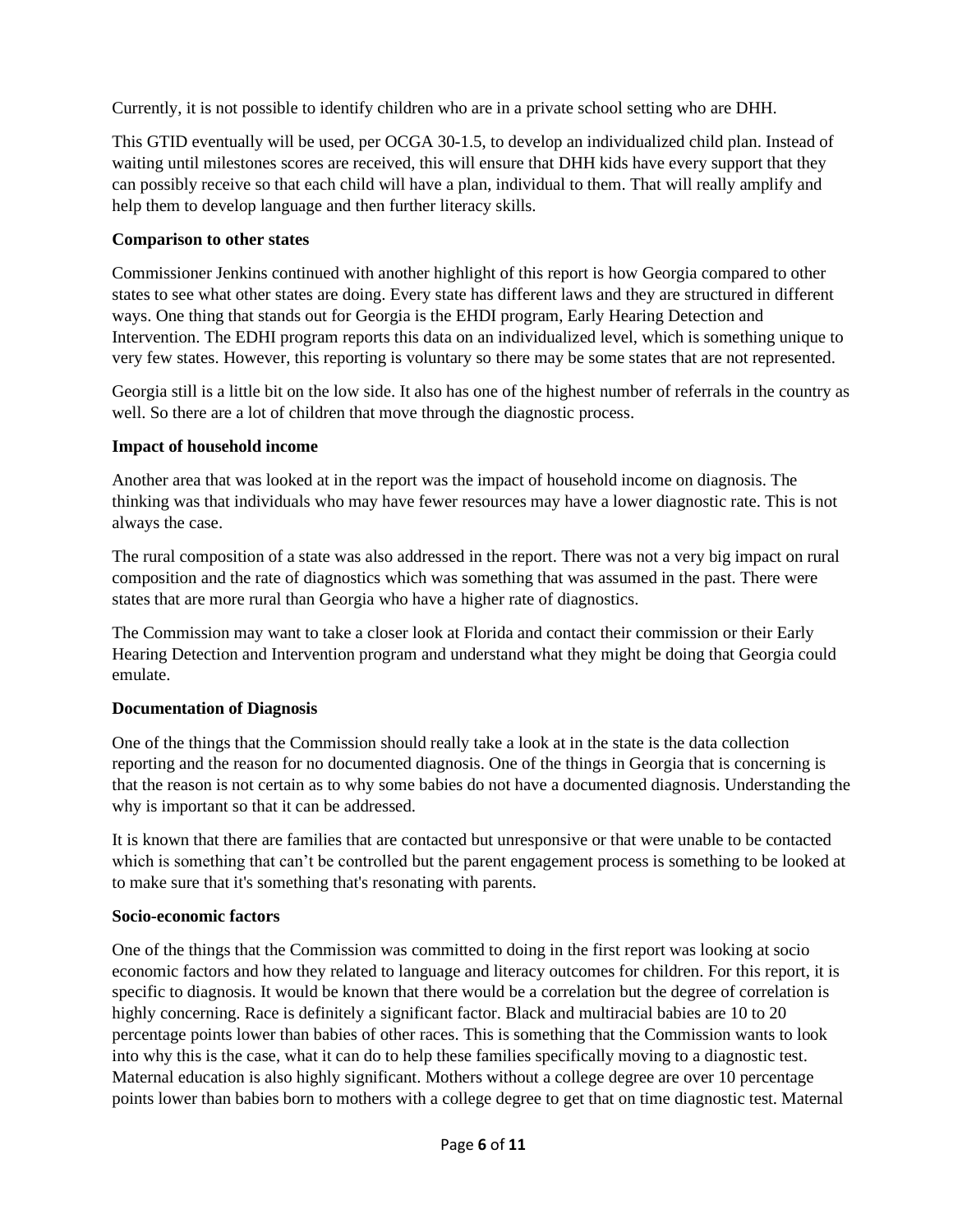age is also a significant factor. Teen mothers are up to 15 percentage points lower than babies born to older mothers.

## **Tele-Audiology**

There are also programs that are leveraging tele-audiology, Early hearing detection and prevention is also leveraging tele-audiology. One of the things that the report found is that tele-audiology is the way to go in terms of providing diagnostic testing.

It is possible for an audiologist to be remote in Atlanta and to have a technician in a more rural area or just outside of Atlanta. The technician can conduct the test, the audiologist can then read the test. This really cuts down a lot of hurdles. The Georgia mobile audiology program also is free. This program can eradicate a lot of the hurdles that is seen within this program basically because it is free, but it's only operating in a couple of districts right now. However, it shows a lot of promise, as does the work that is being done by the Early Hearing Detection and Intervention program with groups such as Children's Healthcare of Atlanta.

Georgia Mobile Audiology and three districts are working directly with EHDI coordinators who received the information about children who are referred from newborn hearing screening and need the diagnostic test which shows that it really has to be a group effort. This team effort seems shows a lot of promise,

## **Parent Navigator**

Access to Language (AtL) is another program that comes out of the Atlanta Speech School and it's funded by the Oberkotter Foundation. The program has what is called a parent navigator.

The parent navigator sees families who are identified as very high risk. These are babies who are referred from their newborn hearing screening and referred for a follow up diagnostic test. Parent navigators basically shepherd families through the diagnostic test program.

What has been discovered is that certain families are going to need more support than others, for example, access to language provided items like transportation, i.e. Lyft vouchers.

The parent navigator also helps schedule diagnostic appointments. The program started at one hospital (Grady) and is now in a few other hospitals.

## **UGA providing diagnostic services**

The University of Georgia (UGA) has been working closely with various diagnostic services to provide tele-audiology. So this is another region within Athens that can help provide that service to children in that area of the state

## **Legislative initiative,**

The Commission's primary charter is to support, identify and promote legislation to the Governor, that will support the DHH community and the deaf blind community. One of the things that the Commission is going to look at is to basically eliminate or relax a requirement for audiologists where currently, they are the only ones who can provide an OAE test, which is a form of diagnostic testing when a baby is over three months of age. There seems to be a consensus with the audiologist community that this would help increase the capacity for diagnostic testing. The language is still being worked on.

## **Reporting Issue**

Another item is that the EHDI program (Early Hearing Detection and Intervention program) has spent a lot of time on is the reporting issue. There are two reasons that a higher diagnostic rate is not known.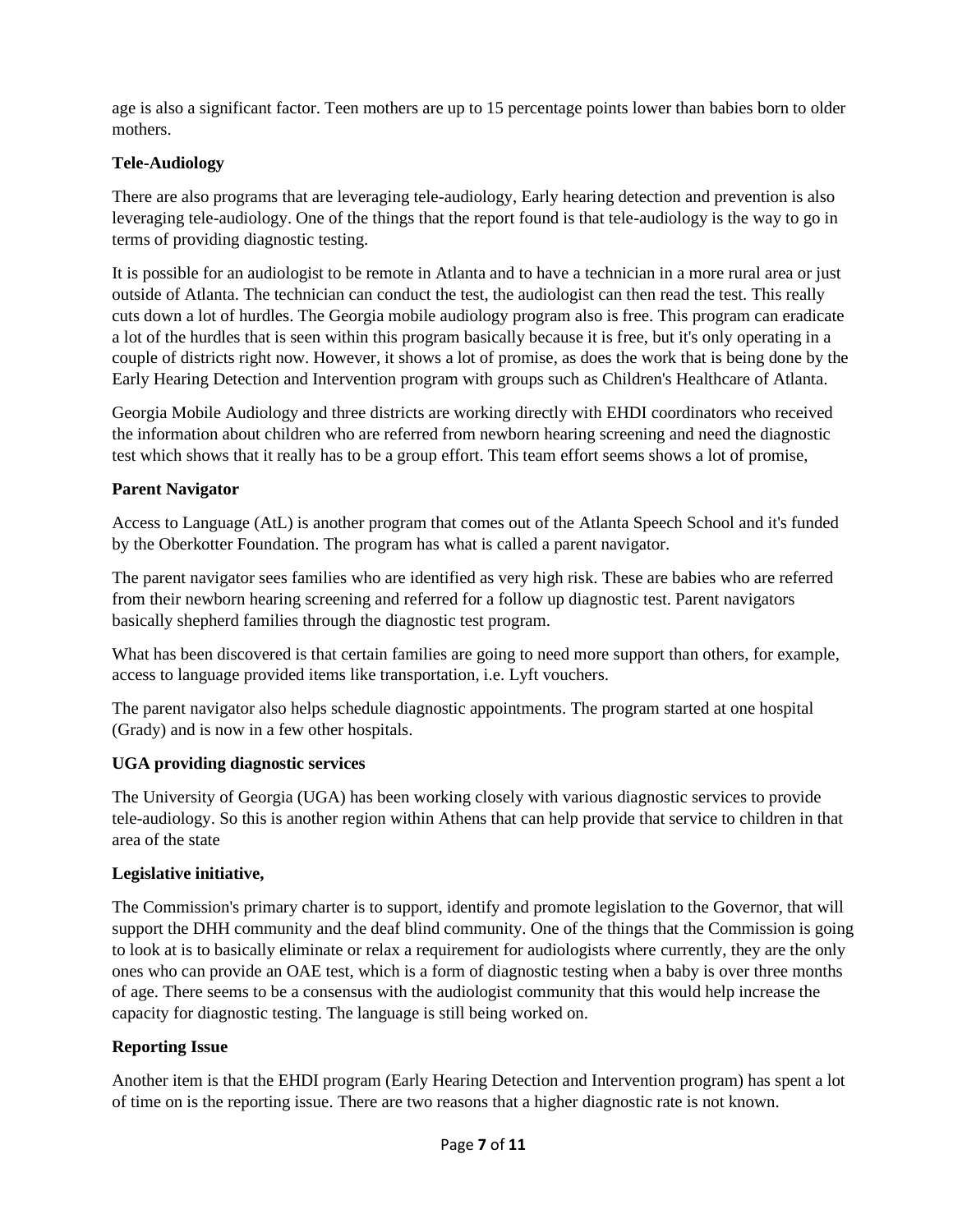One is the lack of capacity, but the other is reporting. If this isn't reported it will be difficult to track those babies. So, there is a law that mandates that every diagnostic hearing evaluation, regardless of the outcome or hearing status of the baby must be reported within seven days. This was not included in the report. However, a letter was sent to all audiologists in the state reminding them of this law and encouraging their compliance.

# **Grant Funding Requests**

There were **grant funding requests** that was mentioned for all to be aware of for the opportunity to apply. The GEER II Funds grant (Governor's Emergency Education Relief). The GEER II grant funding request is related directly to cover education support that those babies can receive. The Department of Education has applied for funding to increase capacity for tele and mobile audiology. A response will be received by mid-January, This grant opportunity is currently closed but it has been the case where these grants have extended their due dates frequently so it is advised to continue following up.

There is also a state fiscal recovery grant which is a grant to get funding for education initiatives.

Access to the report, and previous reports, is on the GcDHH website at: [https://dhs.georgia.gov/organization/about/language-access/georgia-commission-deaf-or-hard-hearing](https://dhs.georgia.gov/organization/about/language-access/georgia-commission-deaf-or-hard-hearing-gacdhh)[gacdhh](https://dhs.georgia.gov/organization/about/language-access/georgia-commission-deaf-or-hard-hearing-gacdhh)

**Any information around the Commission meeting minutes, meeting dates and times, how to apply for open positions**, any kind of information about deliverables from the Deaf and Hard of Hearing language and literacy can be found on the website as well.

**Motion to approve the report** to be sent to Governor and the General Assembly.

Mr. Comer Yates moved.

Dr. Amy Lederberg seconded.

The report will be sent to the Governor and General Assembly and will be posted on the GaCDHH website.

# **b. Medicaid Code, Grant Proposals**

Every year, there's a federal body that pushes out Medicaid reimbursement codes and the states use that document to determine reimbursement rates and if there are code changes for particular services. Georgia was affected where a couple of codes were impacted by the new Medicaid schedule, and the Department of Community Health had closed a code for reimbursement for service providers who were providing audiological care for pediatric clients. With the help from the program and in conjunction with several providers across the state of Georgia, that reimbursement code reopened and the schedule reopened retroactive to January 11 of this year so any providers that provide the service and who were impacted by this closed reimbursement code were actually able to resubmit for reimbursement retroactive to January 1.

# **2. Basic Needs / Safety Services Committee – Ellen Rolader/Jimmy Peterson**

## **V-logs on Government websites**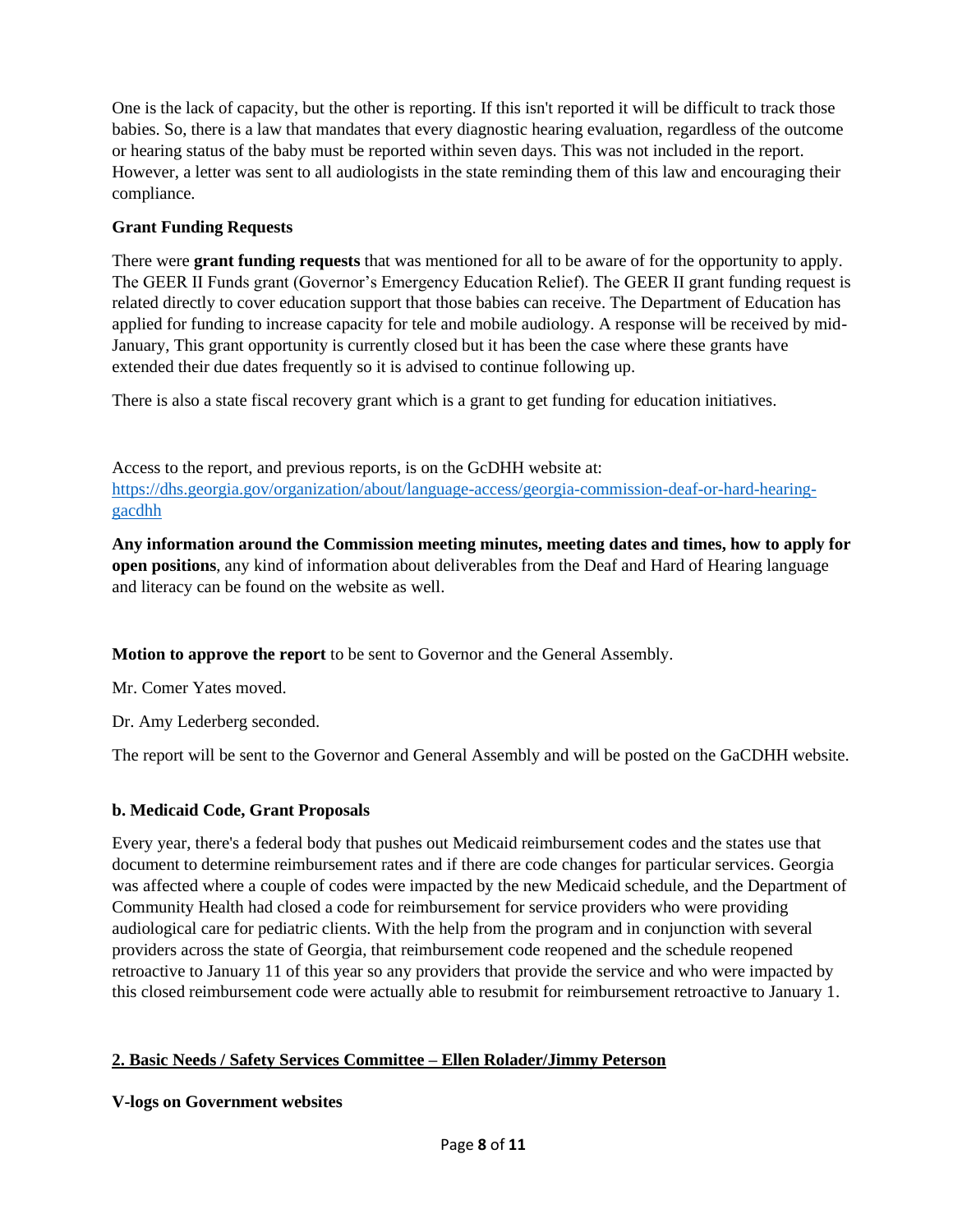Still trying to figure out how to get v-logs posted as well videos on the websites on the government websites.

The committee has been searching through all of the government agencies in Georgia and trying to figure out which of the agencies already have or need ASL v-logs for their information.

Also, the committee is in the process of trying to figure out how to get each department to create v-logs for themselves, then a company can be hired so that will then help set up the v-logs for ASL. Not certian of that process right now.

The government websites have language translation capability but no provision for ASL.

## **DHH identification via Department of Drivers' Services**

The committee has been working to figure out if they're going to be passing the bill where the deaf and hard of hearing are able to label themselves as deaf and hard of hearing on their driver's license and for police officers to know if they are. It is not required but would like it to be voluntary.

#### <https://legiscan.com/GA/bill/HB43/2021>

When you register your car tag, you can voluntarily identify yourself as deaf or hard of hearing, among other things. If you get pulled over and the officer looks up your tag, it would come up so that they know before they walk to your window that you're deaf or hard of hearing.

#### **Text to 911**

The 911 Center for the state is working to make sure that text. 911 is available for each county in the state.

#### **ASL interpretation licensure**

There was a meeting with the Georgia Association for the Deaf, Georgia of the Registry of Interpreters for the Deaf (GARID) and National Alliance of Black Interpreters- Atlanta (NAOBI-Atlanta) discussing implementation of interpreting license. The goal is to have a bill ready for the 2023 Legislative Session.

#### **3. Education Committee – Dr. Amy Lederberg**

One of the things the committee is doing is working out what the priority of the community is.

The focus would be on the deliverables that are in the bill. The two things that seemed like the committee could have the expertise to start focusing on is the data that might be necessary to form an individualized child report from birth to literacy. That is one of the deliverables that hasn't been started. And right now there is the tests identification identifier, which is being assigned to children when they get identified.

But there isn't any agreement right now of what data needs to be shared between the agencies that are serving different hard of hearing infants and children.

And so, as a committee, it will go through the data that exists and make a recommendation to the agencies, and what data would be helpful for people down the line to create this this birth to literacy report.

The other focus is to have a single source website that will serve parents and professionals for people who are dealing with the Deaf and hard of hearing. The community is going to look at that website and give advice about what should be on that website and what data might be needed to make that website best for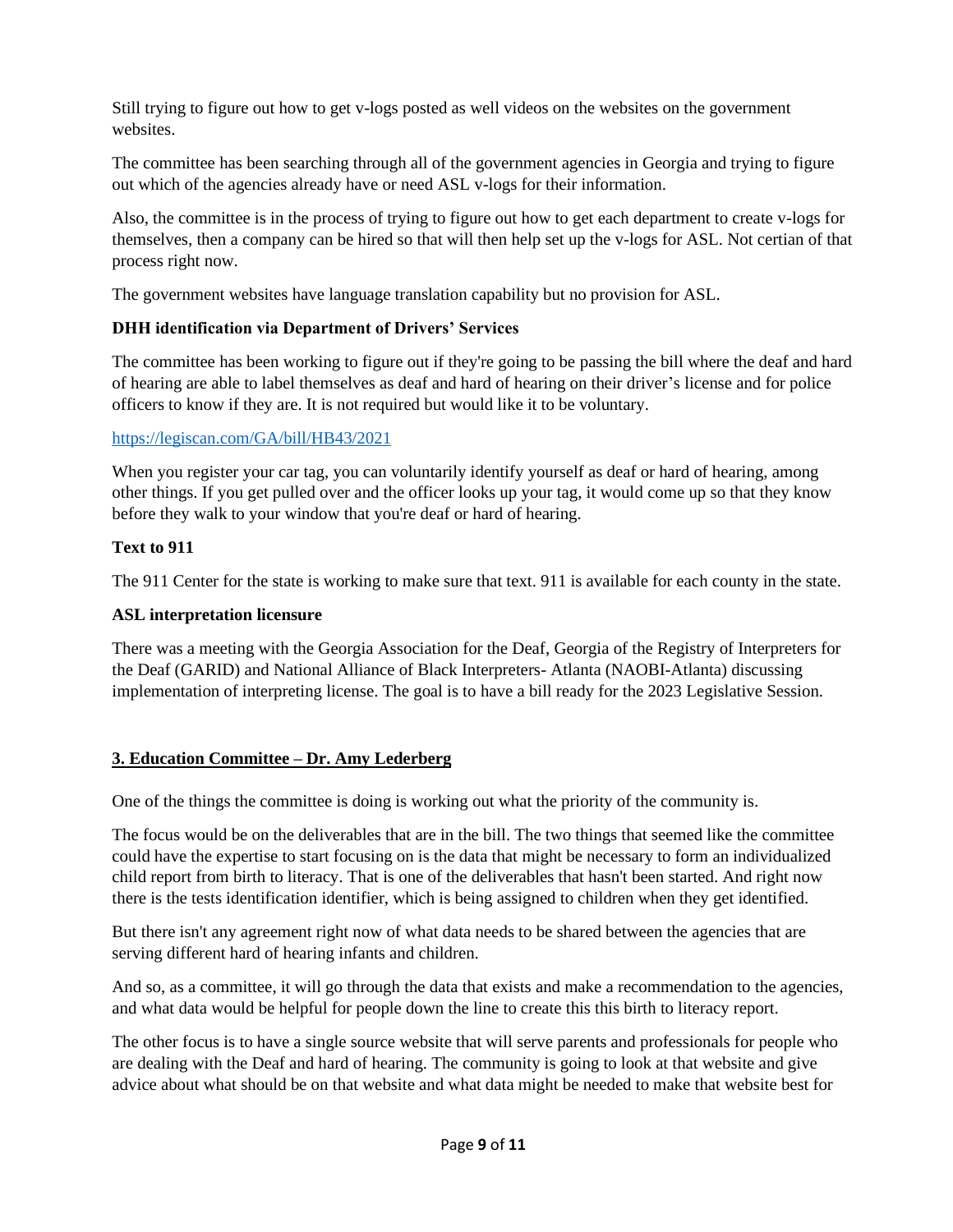people who serve deaf and hard of hearing children.

#### VI. **Application clarification process**

Dr. Tucci explained the current application process for the open positions on the Commission. There are several open positions in the Commission. Currently, Efforts are being made in working with General Counsel at the Department of Education and General Counsel at the Department of Human Services, which is the oversight department for the Commission, to determine the specifics around the application process for commissioners since the legislation is not completely clear about the application process. It does speak to the appointing bodies, so the majority of the commissioners are appointed by the governor's office, and then two of the commissioners are appointed by the Lieutenant Governor and the Speaker of the House, but how that application process happens, is really not detailed in the law. So efforts are being made with general counsel to determine what that application process will look like. And then when that is fully approved it will be posted on the Commission's website for public consumption.

#### **VII. Announcements/Miscellaneous/Other Updates**

The group of parents from Forsyth County have communicated that they are not going to be presenting at this meeting.

#### **Public Comment**

Kristi Meriweather, an officer at the Georgia Association for the Deaf commented that there is no GAD representation on the commission. What is the plan to address that?

Commissioner Peterson responded: there is no specific organization that has to be represented but he is one of the general representation of the deaf and hard of hearing community.

Dr. Tucci responded: The Commission would be more than happy to partner with GAD and can submit some suggestions of ways that the Commission could formalize a partnership with GAD. Members of the Commission would absolutely and positively support that partnership and that ongoing collaboration. It would be incredibly important for the Commission to be formally engaged with as many organizations that represent constituents within the broader DHH community as possible. There is no required membership of specific organizations as an eligibility criteria to apply for Commission positions.

There was a second question: GAD would like to know the rationale for having a meeting at 1pm on a work day when most people are at work on.

Dr. Tucci responded: Historically, the Commission has met on the third Thursday on a quarterly schedule so four quarterly meetings a year on a third Thursday from 1 to 4pm. There have not been any suggestions around an alternative time. For many people, evenings and weekends are even more difficult than the work day. However, the Commission is open to suggestions for a potentially alternative time. The meetings are typically scheduled during the work day.

If there are any ideas about other times that might encourage more engagement, please let the Commission know and we will definitely bring those suggestions to the commissioners. Essentially they would need to vote on a change of the schedule, but the commissioners would definitely be open to considering any suggestions.

Meetings for the Commission are posted on the Commission's website.